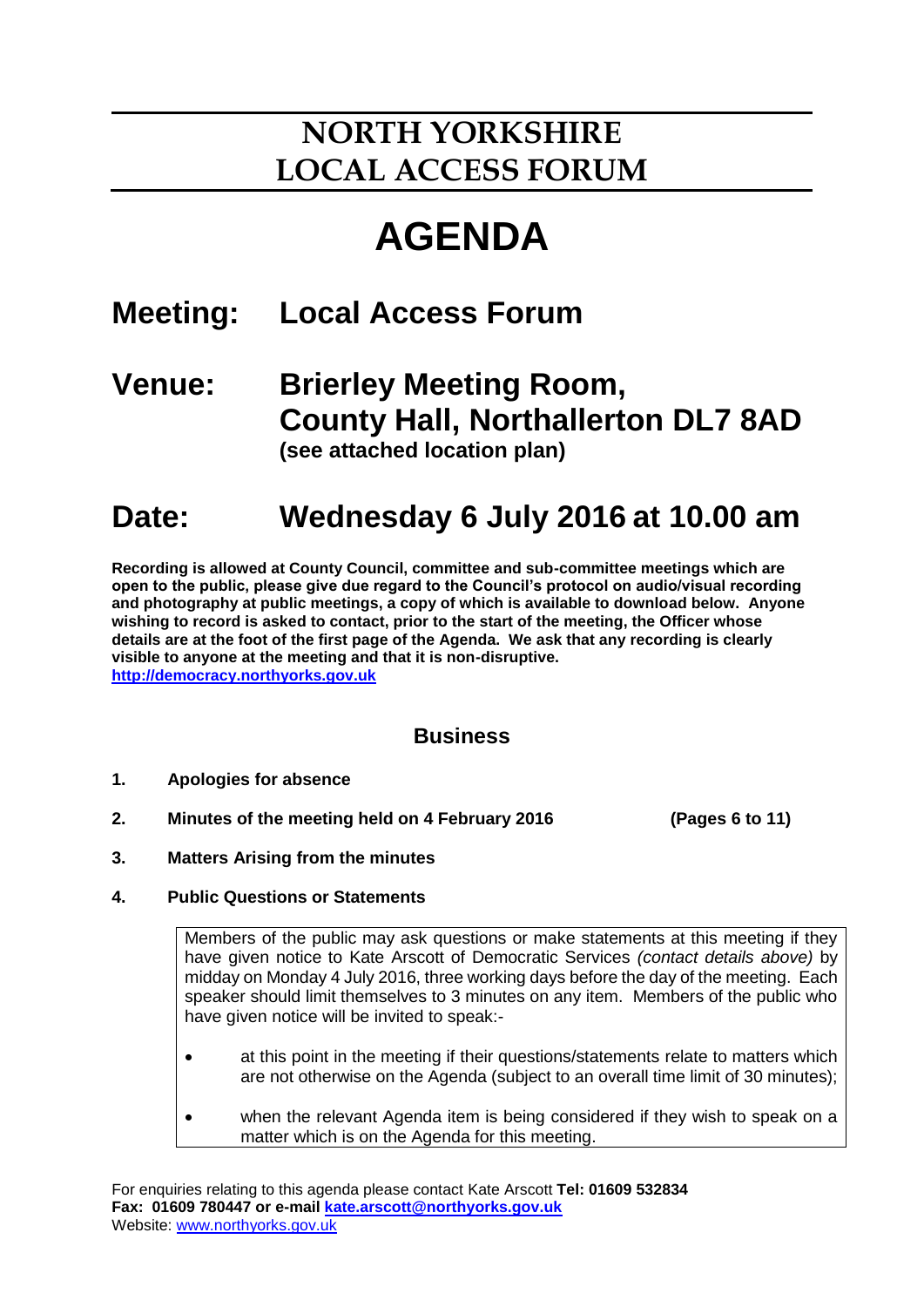| 5.  | Increasing the Use of Volunteers and Strategic Partners to Assist with the Delivery<br>of the Countryside Access Service $-$ Report of the Assistant Director $-$ Waste and<br><b>Countryside Services</b> | (Pages 12 to 18) |
|-----|------------------------------------------------------------------------------------------------------------------------------------------------------------------------------------------------------------|------------------|
| 6.  | Position Statement - Unsurfaced Unclassified Roads (UUR) in North Yorkshire -<br>Report of the Assistant Director, Highways and Transportation                                                             | (Pages 19 to 26) |
| 7.  | Position Statement - List of Streets, Local Street Gazetteer and Definitive Map -<br>Report of the Assistant Director, Highways and Transportation                                                         | (Pages 27 to 28) |
| 8.  | Recording of Public Rights of Way within the Definitive Map and Statement by<br>2026 – Report of the Assistant Director – Waste and Countryside Services                                                   | (Pages 29 to 32) |
| 9.  | <b>Secretary's Update Report</b> – Report of the Secretary                                                                                                                                                 | (Pages 33 to 37) |
| 10. | <b>Local Access Forum Annual Review</b> – Report of the Secretary                                                                                                                                          | (Pages 38 to 43) |
| 11. | <b>Local Access Forum Principles and Advice</b> – Report of the Secretary                                                                                                                                  | (Pages 44 to 46) |
| 12. | <b>District Council Updates - Report of the Secretary</b>                                                                                                                                                  | (Pages 47 to 48) |
| 13. | <b>Forward Plan – Report of the Secretary</b>                                                                                                                                                              | (Pages 49 to 51) |
| 14. | Date of Next Meeting - Wednesday 12 October 2016                                                                                                                                                           |                  |

**15. Other business which the Chairman agrees should be considered as a matter of special urgency because of special circumstances**

Kate Arscott Secretary to North Yorkshire Local Access Forum

County Hall **Northallerton** 

30 June 2016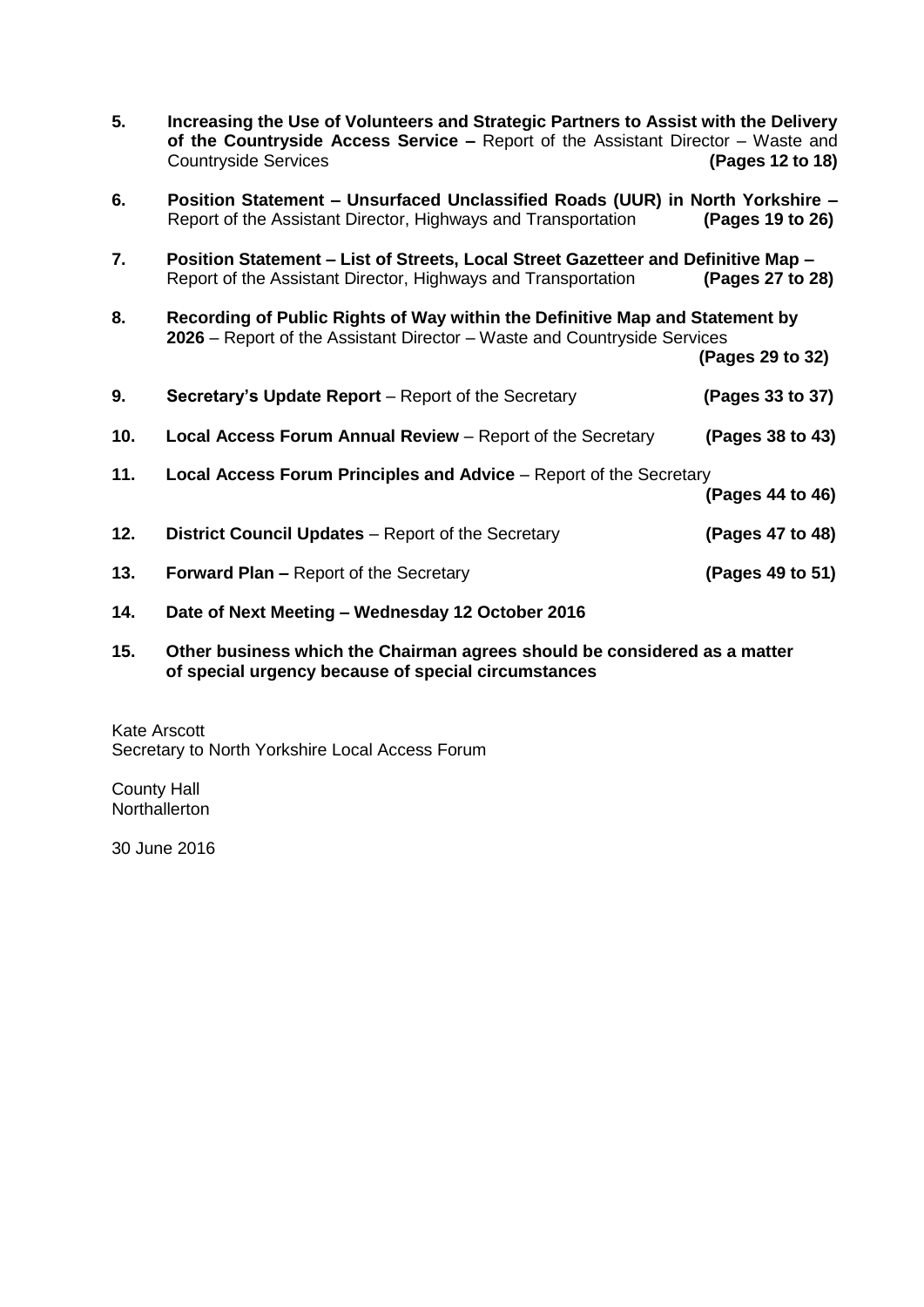#### **NOTES**

#### (a) **Interests**

The Local Access Forums (England) Regulations 2007 state:-

(7) "A member of a Local Access Forum who is directly or indirectly interested in any matter brought up for consideration at a meeting of the Forum shall disclose the nature of his interest to the meeting".

Those members of the Local Access Forum who are County Councillors are also bound by the North Yorkshire County Council Members' Code of Conduct, as they serve on the Forum as County Councillors. County Councillors must, therefore, declare any interest they may have in any matter considered at a meeting and, if that interest is financial, must declare it and leave the meeting during consideration of that item.

#### (b) **Emergency Procedures for Meetings**

#### **Fire**

The fire evacuation alarm is a continuous Klaxon. On hearing this you should leave the building by the nearest safe fire exit. From the **Grand Meeting Room** this is the main entrance stairway. If the main stairway is unsafe use either of the staircases at the end of the corridor. Once outside the building please proceed to the fire assembly point outside the main entrance

Persons should not re-enter the building until authorised to do so by the Fire and Rescue Service or the Emergency Co-ordinator.

An intermittent alarm indicates an emergency in nearby building. It is not necessary to evacuate the building but you should be ready for instructions from the Fire Warden.

If you discover a fire, you should sound the alarm and then dial 9-999 asking the Fire Brigade to come to the main County Hall Building, Northallerton. You should then ring County Hall Reception on 6100 to inform them where the fire is.

There are alarm points at each end of the Meeting Room corridor and at the main stairway.

#### **Accident or Illness**

First Aid treatment can be obtained by telephoning Extension 7575.